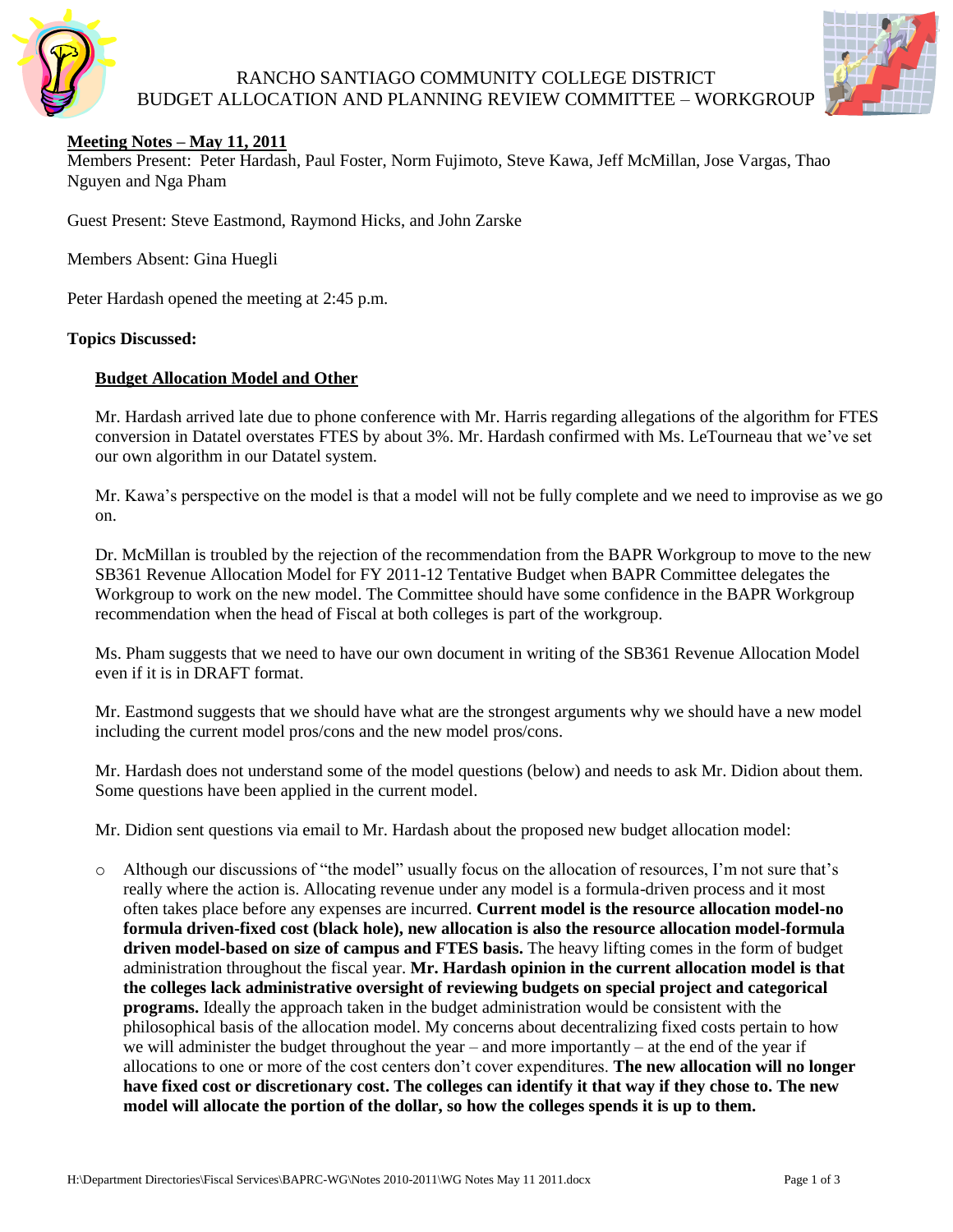## RANCHO SANTIAGO COMMUNITY COLLEGE DISTRICT BUDGET ALLOCATION AND PLANNING REVIEW COMMITTEE – WORKGROUP

- o Right now, despite its flaws, our model holds the individual cost centers harmless for over-expenditures. **The over-expenditure of the adjunct faculty account is the major problem of the current model.**  Although that can be a disincentive to good stewardship, it also provides a more proportional approach to budget cuts and revenue increases. **Mr. Hardash is not sure about this question. Mr. Fujimoto thinks that this question relates to the discretionary cost % when we have to make budget cuts or revenue increases. In our current model, if our FON went up, we may have to lay-off classified people to hire more faculty. The new allocation model decentralizes the spending decision.** For me, the key issue isn't how the dollars will be allocated at the start of the fiscal year – it's how the deficits/**surpluses** will be handled at the end of the year. I gave a couple of examples at the last BAPR meeting and I can assure you that this is a prime concern for the employee unions. Here are a few questions for the workgroup to ponder:
	- How exactly will a college cover a year-end deficit? **Deficit will be applied in the following year. The deficit should be reviewed for types of reason (reasons we could control or beyond our control). The district and colleges should set a certain amount of reserves for year-end deficits beyond the 5% district-wide required reserved. The over-expenditures of the adjunct faculty have always been viewed that the Districts responsibility to take care of. When times are good in the past, the part-time faculty account always goes in the red. We were putting the investment to chase the growth dollars available from the state. We were earning more income than we actually spent. When we have deficit growth, we realized that the current model was not working because as we cut classes we were losing more income then what we actually saved by cutting the class. The new model will be more transparent.** Can it borrow from the college with a surplus or from the district general reserve? If so, will the debtor college have to pay interests? **If the college needs money and needs to borrow money, (cash-temporarily out of other fund-will charged interest lost) (if current general fund, no-interest) – We have not really discuss this topic so it is still to be determined.**

**Each college needs actively manage its budgeting/expenses but the District/Chancellor/Board will still have the oversight role. Historically, the State applies deficit at P1 and at P2, the colleges/district should not have the authority to spend 100% on the dollar. All cost centers need to have money set aside for unexpected events because the district will not bail the colleges out. The culture of this District needs to change. Categorical programs have to be spent first and the general fund should be spent last.**

- By the same token, what happens if district operations end the year with a deficit. **The same rule applies.** Are the colleges assessed an amount to cover the deficit? **No!** Does the district get an advance on next year's allocation? **No, the district will start with the year in the red. A lot of Mr. Didion's questions need to differentiate whether it is a systemic vs. a one-time problem. The response to each would be different**.
- Can a cost center reduce staff to cover a deficit? **Yes.** If so, where do those staff go (assuming the district has adequate funds as a whole)? **To be determined base on collective bargaining unit.**
- When classified staff reductions occur and affected employees exercise their bumping rights, do the cost savings all go to the college that eliminated the position and the cost increases move to the college that received the position through the bumping? (I assume there will be cost increases to the receiving college because bumping involves a more senior employee displacing an employee with less seniority). **Yes, the cost is no longer the cost of the college that eliminated the position. The college that received the position needs to budget for the cost increase. That's the way it is.**
- Will we continue to allocate full-time faculty positions at the district level **(YES)** or will this become a college decision based upon its budget priorities? **It needs to be monitored at the college's level.**